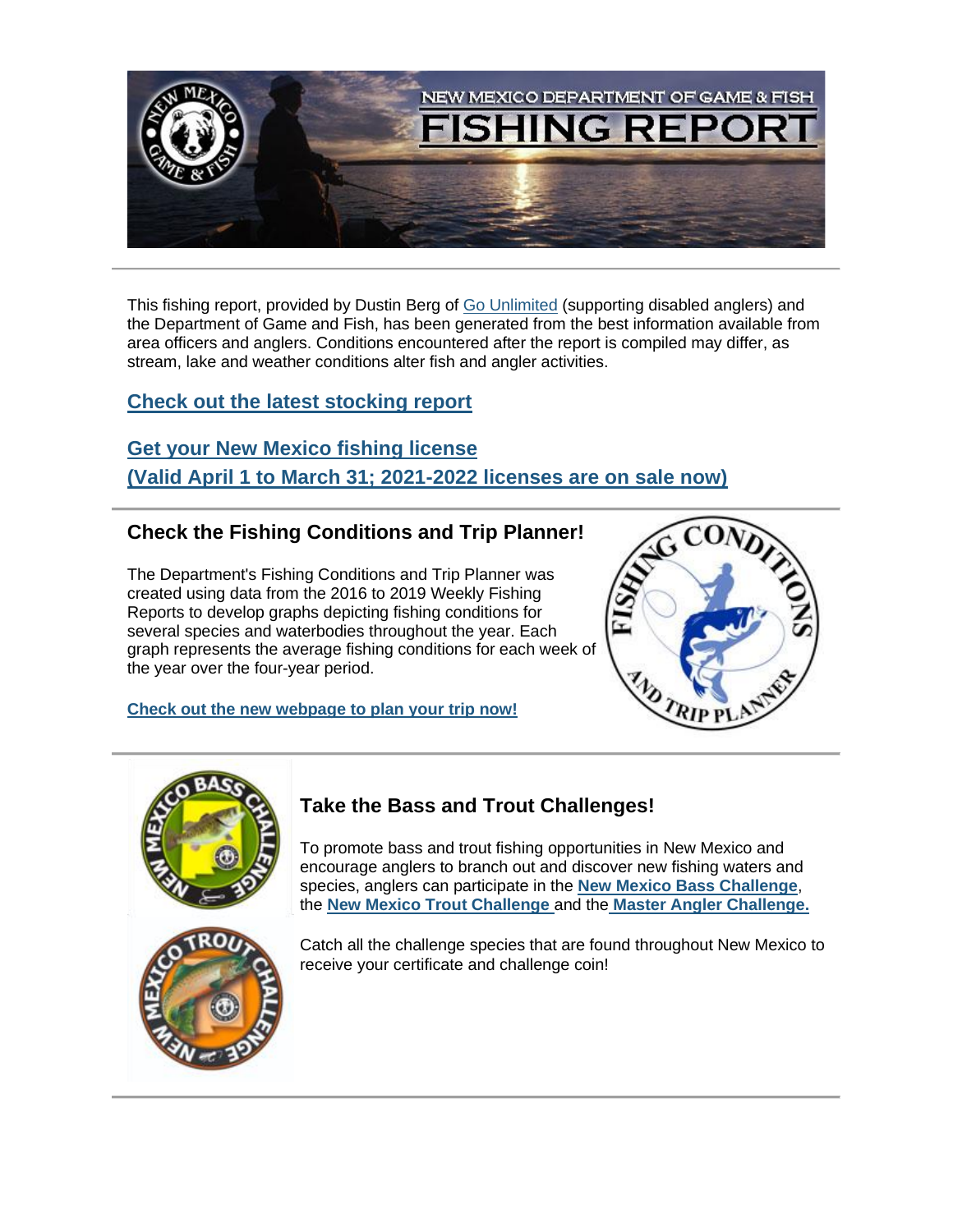# **A Message from the Department**

As COVID-19 continues to force all of us to make changes to our daily schedule, the Department would like to remind you that together we can make a difference. To help minimize the spread of the virus:

- Practice social distancing
- Wash your hands regularly
- Avoid non-essential travel
- Wear a face covering
- Avoid interacting with large groups

Click the flyer to the right. Please share it with your friends and family.





The Department is continuing to adapt our ways of working to conserve wildlife for all New Mexicans. Through the COVID-19 pandemic, Department biologists and conservation officers continue to conduct wildlife surveys, contact anglers and OHV recreationists and stock fish in open waters throughout the state.

Our teams are wearing personal protective equipment for everyone's safety while working in small groups for maximum social distancing. We ask for your help to keep everyone safe and healthy by following the NMDOH public health emergency order by wearing PPE while staying at least six feet away from staff and equipment.

### **Closure Information**

The Department reminds anglers it is their responsibility to be aware of closures and contact land managers for properties of interest when restrictions are lifted.

- [Bureau of Land Management \(BLM\)](https://lnks.gd/l/eyJhbGciOiJIUzI1NiJ9.eyJidWxsZXRpbl9saW5rX2lkIjoxMTMsInVyaSI6ImJwMjpjbGljayIsImJ1bGxldGluX2lkIjoiMjAyMTA2MTUuNDE5Njk0OTEiLCJ1cmwiOiJodHRwczovL3d3dy5ibG0uZ292L25ldy1tZXhpY28ifQ.9X1KylORi3fkBxfrUBpmIRtfEU_u_uPlBdHUXICaF7E/s/112836253/br/107956077427-l)
- [U.S. Forest Service \(USFS\)](https://lnks.gd/l/eyJhbGciOiJIUzI1NiJ9.eyJidWxsZXRpbl9saW5rX2lkIjoxMTUsInVyaSI6ImJwMjpjbGljayIsImJ1bGxldGluX2lkIjoiMjAyMTA2MTUuNDE5Njk0OTEiLCJ1cmwiOiJodHRwczovL3d3dy5mcy51c2RhLmdvdi9hYm91dC1hZ2VuY3kvY292aWQxOS11cGRhdGVzIn0.thi5vF7gv8rKDLwweKfVjo_W6fVWYZSarfFAK0qpIlg/s/112836253/br/107956077427-l)
- **[New Mexico State Lands](https://lnks.gd/l/eyJhbGciOiJIUzI1NiJ9.eyJidWxsZXRpbl9saW5rX2lkIjoxMTYsInVyaSI6ImJwMjpjbGljayIsImJ1bGxldGluX2lkIjoiMjAyMTA2MTUuNDE5Njk0OTEiLCJ1cmwiOiJodHRwczovL3d3dy5ubXN0YXRlbGFuZHMub3JnLyJ9.pLGsGkoTMQNu0w5JS_dkkuX2jyf-ndq-M0iOUTxMyEQ/s/112836253/br/107956077427-l)**
- **[New Mexico State Parks](https://lnks.gd/l/eyJhbGciOiJIUzI1NiJ9.eyJidWxsZXRpbl9saW5rX2lkIjoxMTcsInVyaSI6ImJwMjpjbGljayIsImJ1bGxldGluX2lkIjoiMjAyMTA2MTUuNDE5Njk0OTEiLCJ1cmwiOiJodHRwOi8vd3d3LmVtbnJkLnN0YXRlLm5tLnVzL1NQRC8ifQ.LyLS4JmobrHxipk9jBRd0LsrdWTToAI9AiBGl9A42KM/s/112836253/br/107956077427-l)**
- [New Mexico Open Gate Properties](https://lnks.gd/l/eyJhbGciOiJIUzI1NiJ9.eyJidWxsZXRpbl9saW5rX2lkIjoxMTgsInVyaSI6ImJwMjpjbGljayIsImJ1bGxldGluX2lkIjoiMjAyMTA2MTUuNDE5Njk0OTEiLCJ1cmwiOiJodHRwOi8vd3d3LndpbGRsaWZlLnN0YXRlLm5tLnVzL2h1bnRpbmcvbWFwcy9vcGVuLWdhdGUtcHJvZ3JhbS8ifQ.9HNdYdHARYSaufGIZg8Hx33BE8k_q13Ff-pm3MPIMpo/s/112836253/br/107956077427-l)
- [New Mexico Wildlife Management Areas](https://lnks.gd/l/eyJhbGciOiJIUzI1NiJ9.eyJidWxsZXRpbl9saW5rX2lkIjoxMTksInVyaSI6ImJwMjpjbGljayIsImJ1bGxldGluX2lkIjoiMjAyMTA2MTUuNDE5Njk0OTEiLCJ1cmwiOiJodHRwOi8vd3d3LndpbGRsaWZlLnN0YXRlLm5tLnVzL2NvbnNlcnZhdGlvbi9zdGF0ZS1nYW1lLWNvbW1pc3Npb24tbGFuZHMvIn0.g_tbAvwXjPeXqIPJFYBJdg4gwIib0vw3GlAWIv5Eebc/s/112836253/br/107956077427-l)
- [U.S. Army Corps of Engineers](https://lnks.gd/l/eyJhbGciOiJIUzI1NiJ9.eyJidWxsZXRpbl9saW5rX2lkIjoxMjAsInVyaSI6ImJwMjpjbGljayIsImJ1bGxldGluX2lkIjoiMjAyMTA2MTUuNDE5Njk0OTEiLCJ1cmwiOiJodHRwczovL2NvcnBzbGFrZXMuZXJkYy5kcmVuLm1pbC92aXNpdG9ycy9zdGF0ZXMuY2ZtP3N0YXRlPU5NIn0.CsoqFNWFXbbesdJ83qIRUnUvL6s9sPVAGC1grtKRP6s/s/112836253/br/107956077427-l)

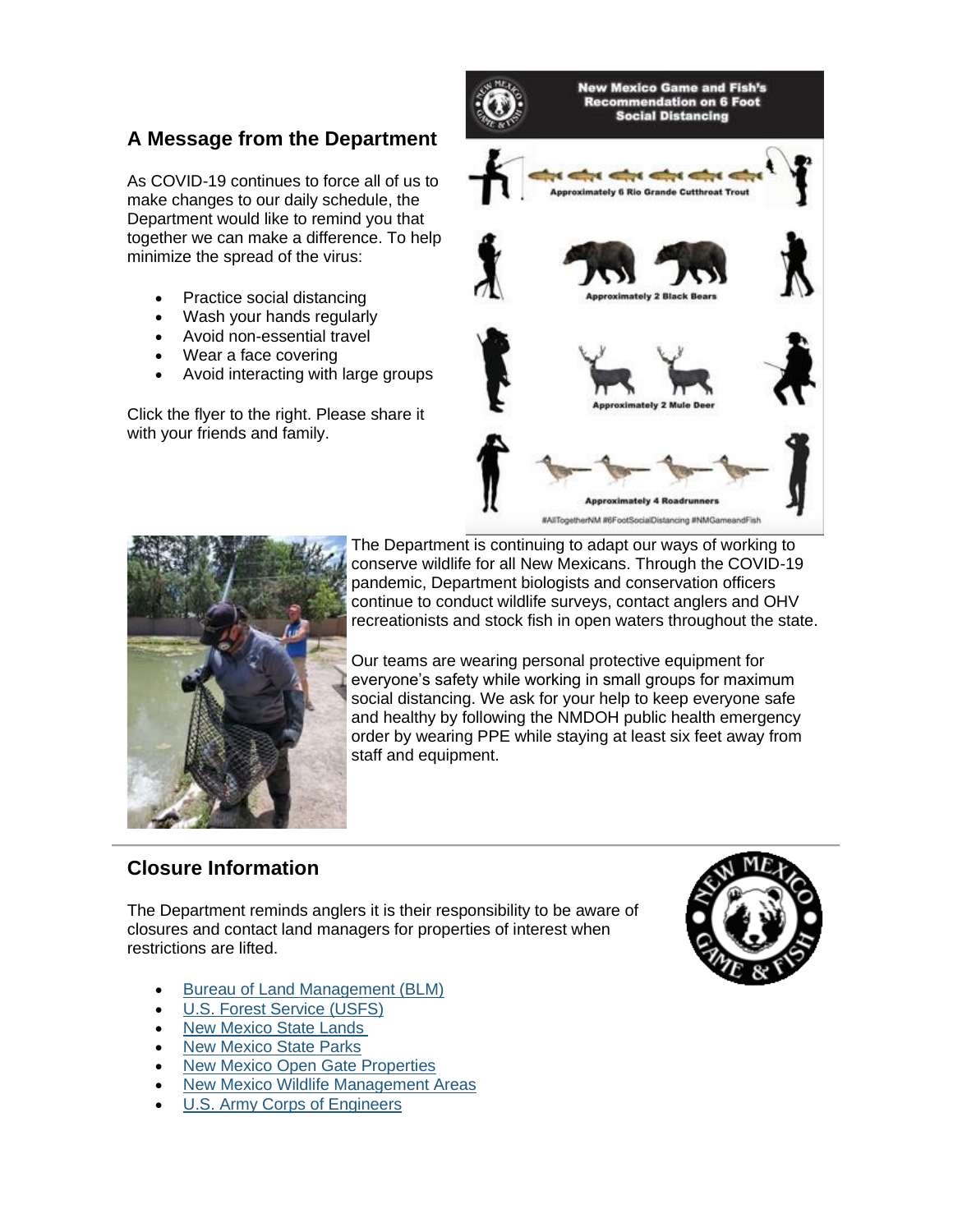Consult local government websites for information regarding specific city and town fishing access.

### **Catches of the week**

**Alto Lake:** Sandra Mia Jacquez, age 6, of Las Cruces caught her first fish, a rainbow trout, using a worm June 12. Jason Ellinger of La Luz caught an 18 and 19-inch rainbow trout using garlic PowerBait June 6.

**Bluewater Lake:** Lexi Jaramillo, age 9, of Los Lunas caught and released a 44-inch tiger muskie using a rainbow trout pattern swimbait June 10. David Davis of Cedar Crest caught a 41-inch tiger muskie using an orange Rapala lure June 10. Christopher Pearson, age 8, of Albuquerque caught a 33 inch tiger muskie using a swimbait June 9. Jayden Martinez, age 12, of Albuquerque caught a 31.5-inch tiger muskie using a crankbait June 6.

**Conchas Lake:** Kim Caputo and her daughter Aspen of Rio Rancho caught a 9.96-pound catfish using a jig June 12.

**Elephant Butte Lake:** Mary Jones of San Angelo, Texas caught a 29-inch walleye using a homemade worm harness June 13.



Kim Caputo and her daughter Aspen of Rio Rancho caught a 9.96-pound catfish using a jig at Conchas Lake.

**Grindstone Reservoir:** Steven Montoya of Roswell caught a 20-inch 4-pound rainbow trout using white PowerBait June 6.

**Hopewell Lake:** Louie Chacon of Chimayo caught a 19-inch rainbow trout using garlic PowerBait June 4.

**McGaffey Lake:** Ty Charley of Gallup caught a 28-inch channel catfish using a hotdog June 5.

**Monastery Lake:** Samuel Kovac V, age 7, of Bernalillo caught a 16-inch rainbow trout using PowerBait June 12.

**Morphy Lake:** Evelyn Marquez of Las Vegas caught an 18-inch rainbow trout using rainbow PowerBait June 13. Ezra Garcia, age 5, and Exander Garcia, age 3, both of Albuquerque caught their limits of trout using salmon eggs with a bobber June 12. Lilly Lovato, age 5, of Las Vegas caught her limit of rainbow trout using salmon eggs and crappie jigs June 10. Richard Martinez of Tucumcari caught a 21-inch rainbow trout using an olive Pistol Pete June 8.

**Pecos River:** Manuel Lopez of Santa Fe caught a 21-inch rainbow trout using a purple prince nymph fly June 12.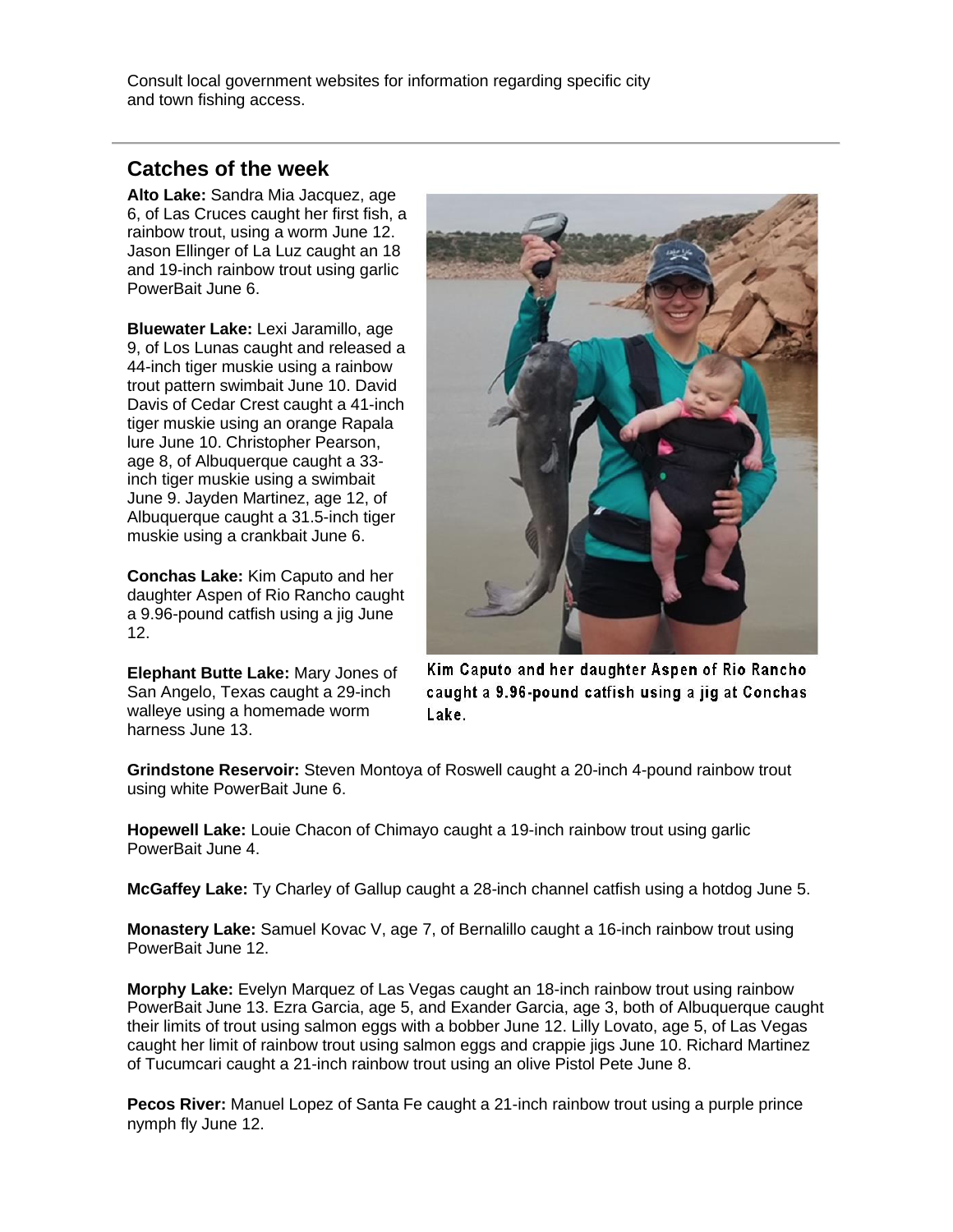**Rio Grande:** Benjamin Armendariz of El Paso, Texas caught a 35-inch 20-pound flathead catfish near Las Cruces June 5.

**San Juan River:** Chris Moya of Albuquerque caught a 25-inch brown trout using a red annelid fly in Texas Hole June 5.

**Springer Lake:** Renee Minor of Portales caught a 23-inch pike using a rainbow Kastmaster lure June 8.

**Trout Lakes:** Esther Montoya, age 80, of Albuquerque caught her first fish ever, a 19-inch rainbow trout using a worm June 5.

If you have a catch of the week story or just want to tell us about your latest New Mexico fishing experience, send it to us at [funfishingnm@gmail.com.](mailto:funfishingnm@gmail.com) We may include your story in our next report.

For catches of the week, include name, age, hometown, date, location, type of fish, length, and weight if possible, and bait, lure or fly used.

### **Northeast Fishing Report**

**Cabresto Lake:** We had no reports from anglers this week.

**Charette Lakes:** We had no reports from anglers this week.

**Cimarron River:** Stream flow near Cimarron Monday morning was 27.2 cfs. Fishing for trout was good when using PowerBait, nightcrawlers and flash-back nymph flies.

**Clayton Lake:** Fishing for trout was good when using various colors of PowerBait. Fishing for catfish was good when using chicken liver.

**Conchas Lake:** Conchas Lake State Park has closed access to all boat ramps due to dropping water levels. The boat ramps on the south side of the lake managed by the U.S. Army Corps of Engineers are open. Fishing for largemouth and smallmouth bass was good when using plastic worms and tubes. Fishing for white bass was good when using bright orange and chartreuse spinners. Fishing for walleye



Samuel Kovac V, age 7, of Bernalillo caught a 16-inch rainbow trout using PowerBait at Monastery Lake.

was good when using Berkley Flicker Shad lures, curly tail grubs and jigs. Fishing for crappie was good when using small plastic jigs and live minnows. Fishing for catfish was good when using jigs.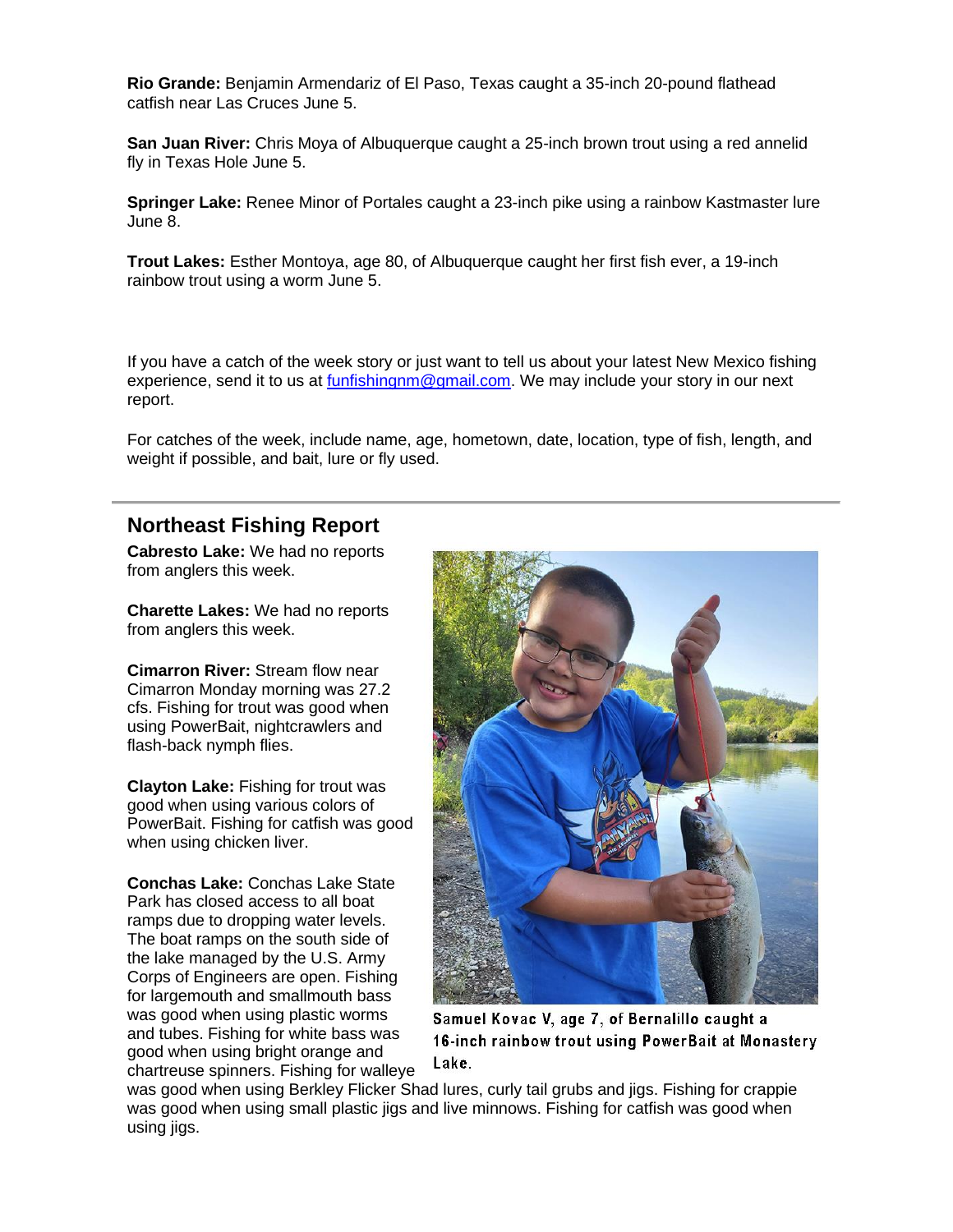**Costilla Creek:** The Department has implemented the final phase of a project to expand Rio Grande cutthroat trout in 120 miles of the Costilla watershed in northern New Mexico. The final phase involved removal of fish within a designated area (Rio Costilla from Costilla Dam downstream to the Valle Vidal Boundary including all tributaries and Comanche Creek from the road culvert crossing on FR 1950 downstream to its confluence with Rio Costilla and all tributaries) with a tentative restocking of Rio Grande cutthroat in spring 2022. Places to fish nearby include Costilla Creek below the fish barrier, Upper Comanche Creek, Shuree Ponds, Middle Ponil Creek, Upper Powderhouse Creek, Little Costilla Creek, Vidal Creek and McCrystal Creek. The Department anticipates completion of this final phase in the fall of 2021. Please check the Department website for additional information on the project and to identify alternative angling opportunities in the interim.

**Cowles Ponds:** We had no reports from anglers this week.

**Coyote Creek:** We had no reports from anglers this week.

**Eagle Nest Lake:** Fishing for trout was fair when using Rapala lures, corn, dough balls and nightcrawlers. Fishing for perch was good when using nightcrawlers. Fishing for pike was fair to good when using Rapala lures and Mepps spinners.

**Eagle Rock Lake:** Fishing for trout was good when using green PowerBait and salmon eggs.

**Fawn Lakes:** We had no reports from anglers this week.

**Gallinas River:** Fishing for trout was fair when using worms.

**Hopewell Lake:** Fishing for trout was good when using olive Pistol Pete spinners and garlic PowerBait.

**Lake Alice:** We had no reports from anglers this week.

**Lake Maloya:** Fishing for trout was good when using Pistol Pete spinner flies, PowerBait and various topwater and nymph flies.

**Los Pinos River:** Fishing for trout was slow.

**Maxwell Lake 13:** We had no reports from anglers this week.

**Monastery Lake:** Fishing for trout was fair to good when using rainbow colored glitter PowerBait, olive Pistol Pete spinner flies and topwater dry flies early in the mornings.

**Morphy Lake:** Fishing for trout was good when using salmon eggs, crappie jigs, olive Pistol Pete spinner flies and rainbow PowerBait.

**Pecos River:** Stream flow near the town of Pecos Monday morning was 77.7 cfs. Fishing for trout was good when using purple prince nymph flies, salmon eggs and black spinners.

**Red River:** Stream flow below the hatchery Monday morning was 103 cfs. Fishing for trout was fair when using salmon eggs and worms.

**Rio Grande:** Stream flow at the Taos Junction Bridge Monday morning was 550 cfs. Fishing for trout was slow to fair when using nightcrawlers, Rooster Tail spinners and salmon eggs.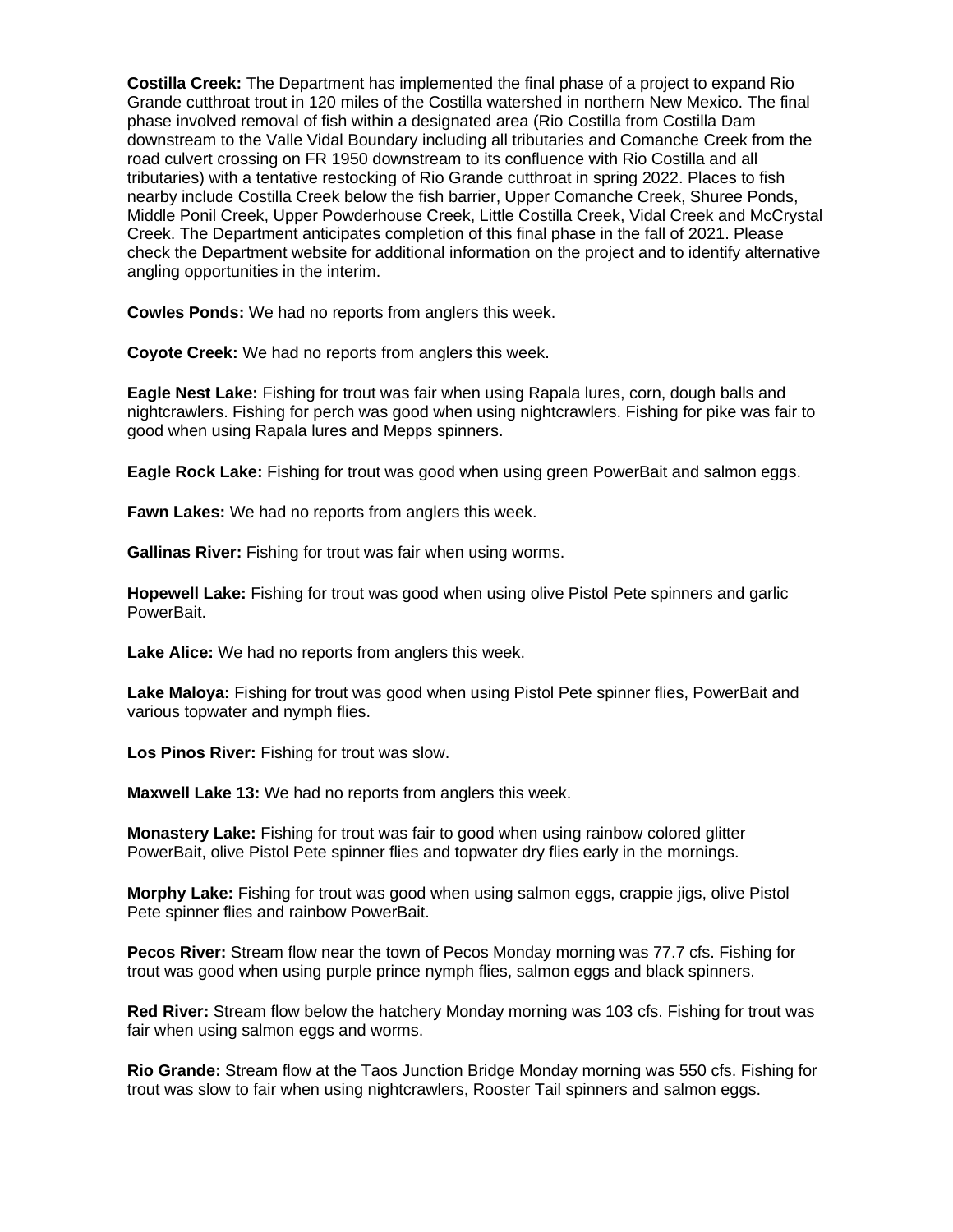**Rio Hondo:** Stream flow Monday morning near Valdez was 61.2 cfs. Fishing for trout was fair using bead-head nymph flies.

**Rio Mora:** Stream flow Monday morning near Terrero was 23.0 cfs.

**Rio Pueblo:** Stream flow near Peñasco Monday morning was 15.6 cfs.

**Santa Cruz Reservoir:** Fishing for trout was fair to good when using corn and garlic PowerBait.

**Shuree Ponds:** Closed until July 1, 2021.

**Springer Lake:** Fishing for pike was fair to good when using rainbow Kastmaster lures.

**Storrie Lake:** Fishing for catfish was fair to good when using chicken liver.

**Stubblefield Lake:** We had no reports from anglers this week.

**Ute Lake:** Fishing for white bass was good when using topwater baits, spinners and small swimbaits. Fishing for walleye was fair when using live minnows and Berkley Gulp minnows. Fishing for bass was fair when using topwater lures, Ned Rigs and swimbaits. Fishing for catfish was good when using cut bait and chicken liver. Fishing for crappie was slow. The water surface temperature was in the mid 70 degrees Fahrenheit and the main lake color was stained.

### **Northwest Fishing Report**

**Abiquiu Lake:** Fishing for bass and walleye was fair. Fishing for catfish was fair to good when using stink bait.

**Animas River:** Water flow below Aztec Monday morning was 1670 cfs.

**Albuquerque Area Drains:** We had no reports from anglers this week.

**Bluewater Lake:** Fishing for tiger muskie was good when using crankbaits, Rapala lures and swimbaits.

**Brazos River:** Fishing for trout was fair to good when using gold Panther Martin spinners.

**Canjilon Lakes:** Fishing for trout was good when using Berkley Power Worms and dry flies.

**Chama River:** Monday morning flows below El Vado and Abiquiu were 99.5 cfs and 250 cfs, respectively. Fishing for trout below El Vado Lake was fair when using



Christopher Pearson, age 8, of Albuquerque caught a 33-inch tiger muskie using a swimbait at Bluewater Lake.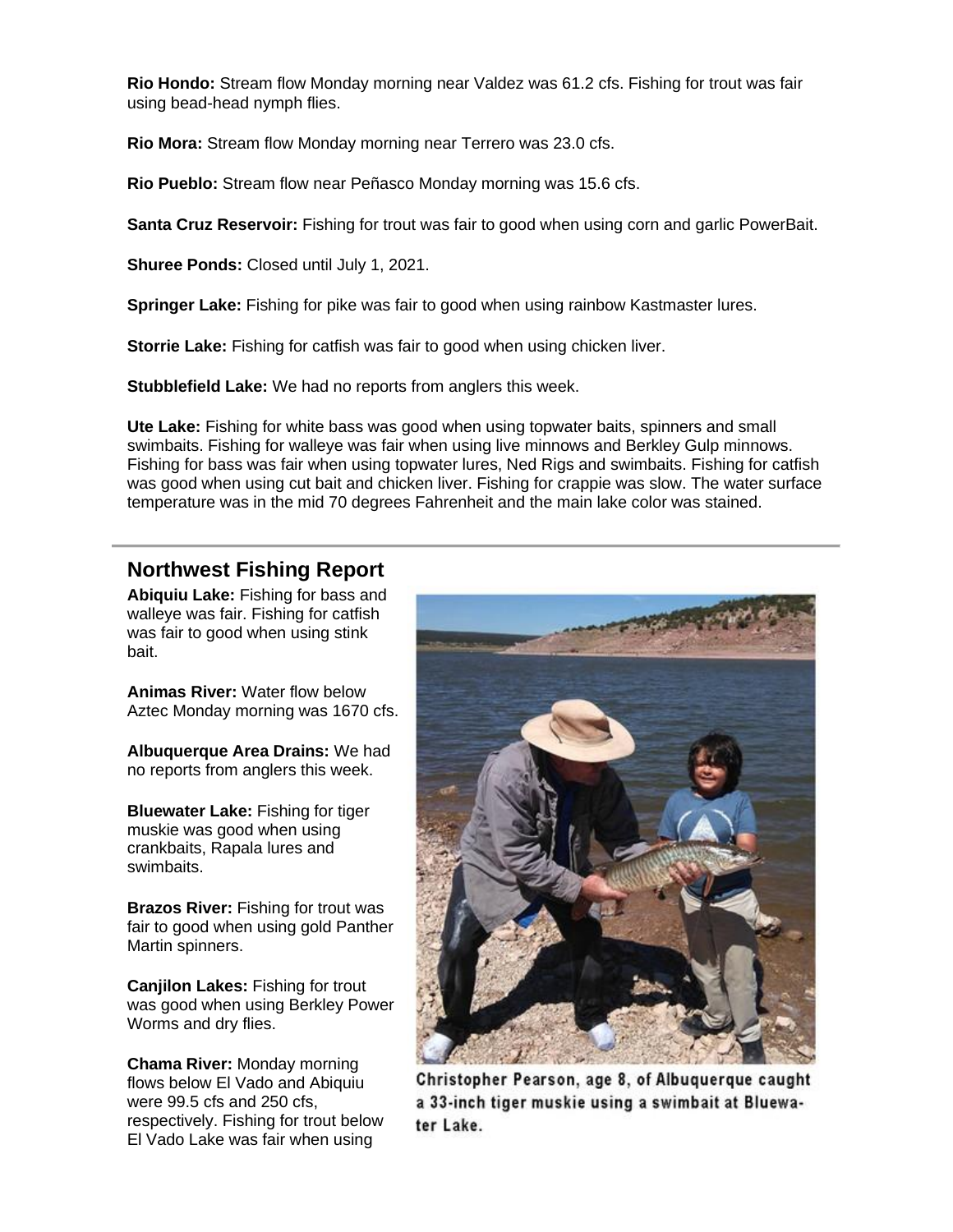jerkbaits, spinners and nightcrawlers. Fishing below Abiquiu Lake was fair when using worms. Please remember, from the river-crossing bridge on U.S. Highway 84 at Abiquiu upstream seven miles to the base of Abiquiu Dam is special trout waters with a bag limit of two trout only.

**Cochiti Lake:** Visitors to the lake need to make a reservation by purchasing a ticket at least 24 hours in advance through [www.recreation.gov.](https://lnks.gd/l/eyJhbGciOiJIUzI1NiJ9.eyJidWxsZXRpbl9saW5rX2lkIjoxMjIsInVyaSI6ImJwMjpjbGljayIsImJ1bGxldGluX2lkIjoiMjAyMTA2MTUuNDE5Njk0OTEiLCJ1cmwiOiJodHRwOi8vd3d3LnJlY3JlYXRpb24uZ292LyJ9.IYwitNKFnozLCMeVQxQjqPnTxhvCa8y6EsfRPIyZ1QY/s/112836253/br/107956077427-l) Tickets and reservations will NOT be sold at the lake.

**El Vado Lake:** El Vado Lake Dam Day Use area is open. The main lake area, boat launch and campground are open by reservation only. Fishing for bass was fair.

**Fenton Lake:** Fishing for trout was fair to good when using nightcrawlers, green garlic PowerBait, salmon eggs and corn. Please remember, only two cutthroat trout are allowed to be harvested per day within the regular five-fish limit.

**Heron Lake:** Fishing for trout was fair when using yellow PowerBait and worms. Sierra Vista boat launch and the primitive boat launch are both open due to rising water levels. Caution is advised during windy conditions.

**Jemez Waters:** Stream flow on the Jemez near the town of Jemez Monday morning was 6.68 cfs. Fishing for trout was good when using rainbow colored Panther Martin spinners, nymph flies and worms. Fishing near the Valles Caldera was good when using nymph flies.

**Laguna del Campo:** Fishing for trout was fair to good when using peach PowerBait.

**Lagunitas Lakes:** We had no reports from anglers this week.

**Lake Farmington:** We had no reports from anglers this week.

**McGaffey Lake:** Fishing for catfish was fair to good when using hotdogs. Due to extremely low water levels and unstable ground conditions, stocking efforts have been suspended. Lake conditions will be monitored and stockings will resume once conditions improve.

**Navajo Lake:** Fishing for bass was very good when using crankbaits, Ned Rigs, buzzbaits and green watermelon tubes. Fishing for pike was fair when using jerkbaits up the San Juan arm of the lake. Fishing for kokanee salmon was fair to good when using pink and orang spinners tipped with corn.

**Rio Grande:** Fishing for catfish was fair to good when using worms and chicken liver near Albuquerque.

**San Gregorio Lake:** Fishing for trout was fair when using midge pattern flies.

**San Juan River:** Stream flow Monday morning was 324 cfs. Fishing for trout in the quality waters was good when using size 24 midge emerger flies and red annelid flies. Fishing for trout in the bait waters was good when using gold Panther Martin spinners and PowerBait.

**Seven Springs Brood Pond:** Fishing for trout was good when using pink Berkley Gulp Pinched Crawlers.

**Tingley Beach:** Fishing for catfish was fair when using chicken liver and homemade dough bait.

**Trout Lakes:** Fishing for trout was good when using dry flies and worms.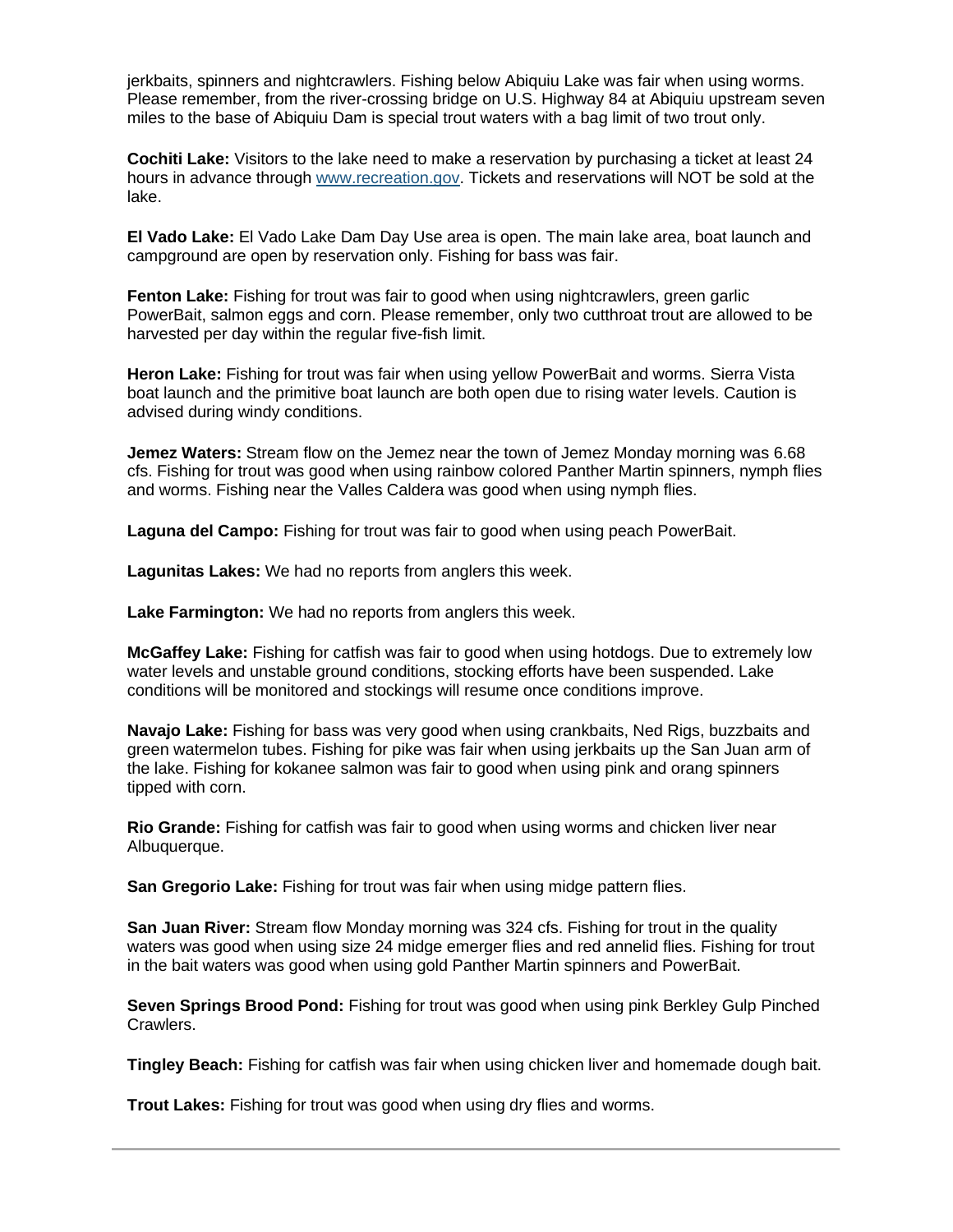## **Southwest Fishing Report**

**Alumni Pond:** We had no reports from anglers this week.

**Bear Canyon Lake:** We had no reports from anglers this week.

**Bill Evans Lake:** Fishing for largemouth bass was fair when using wacky rigged worms.

**Caballo Lake:** Fishing for largemouth bass was fair to good when using plastic worms and crankbaits. Fishing for white bass was good when using live minnows, small spoons and white crankbaits. Fishing for walleye was good when using live minnows, bottom bouncers, nightcrawlers and crankbaits. Fishing for catfish was good when using chicken liver and nightcrawlers.



Mary Jones of San Angelo, Texas caught a 29-inch walleye using a homemade worm harness at **Elephant Butte Lake.** 

**Elephant Butte Lake:** Fishing for white bass was good when using green Flicker Shad lures, white and yellow grubs and white crankbaits. Fishing for largemouth bass was good when using light brown plastic worm and lizard imitations. Fishing for walleye was good when using silver, red and white spoons tipped with worm, chartreuse curly tail grubs tipped with worm, crankbaits and bottom bouncer worm harness rigs. Fishing for crappie was good when using live minnows and silver minnow imitation jigs. Fishing for catfish was fair to good when using shad, worms and live minnows.

**Escondida Lake:** We had no reports from anglers this week.

**Gila River:** Stream flow Monday morning was 13.5 cfs. Fishing for Gila trout was fair when using small gold spinners.

**Glenwood Pond:** We had no reports from anglers this week.

**Lake Roberts:** We had no reports from anglers this week.

**Percha Dam:** Fishing for catfish was fair to good when using chicken breast.

**Quemado Lake:** Fishing for trout was good when using rainbow PowerBait.

**Rancho Grande Ponds:** We had no reports from anglers this week.

**Rio Grande:** Stream flow below Elephant Butte Monday morning was 1910 cfs. Fishing for catfish near Las Cruces was fair to good when using cut bait. Fishing for catfish near Caballo Lake was fair to good when using raw chicken and worms.

**Snow Lake:** We had no reports from anglers this week.

**Trees Lake:** Fishing for catfish was fair when using chicken liver.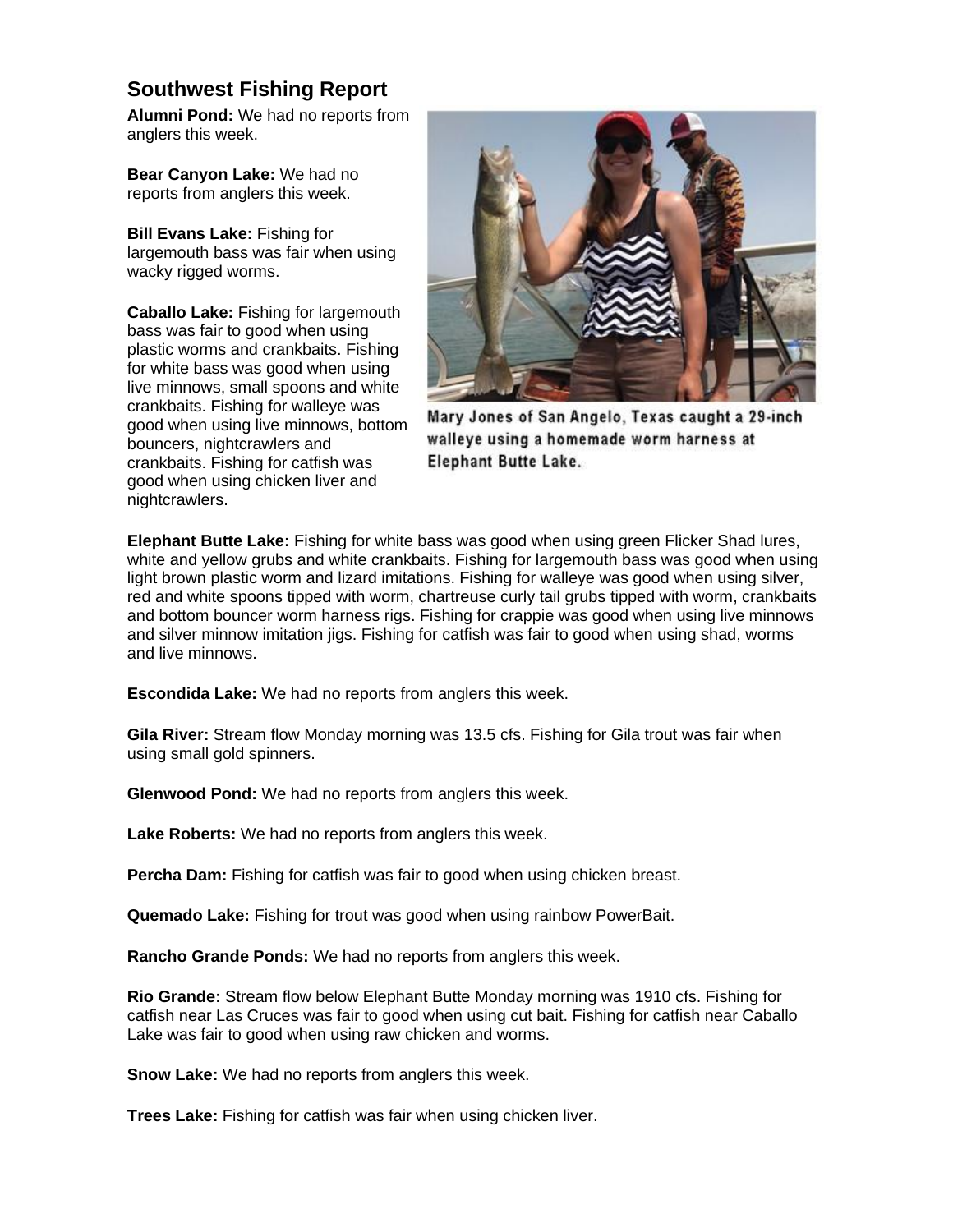**Young Pond:** Fishing for all species was slow.

### **Southeast Fishing Report**

**Alto Lake:** Fishing for trout was good when using worms and green garlic PowerBait.

**Bataan Lake:** We had no reports from anglers this week.

**Black River:** Stream flow at Malaga Monday morning was 2.17 cfs.

**Blue Hole Park Pond:** We had no reports from anglers this week.

**Bonito Lake:** Closed until further notice by the City of Alamogordo due to fire damage. It appears that the lake will be out of commission until 2022.

**Bosque Redondo Lake:** Fishing for bass was fair to good when using green pumpkin soft plastic worms.

**Bottomless Lakes:** We had no reports from anglers this week.

**Brantley Lake:** We had no reports from anglers this week.



Jason Ellinger of La Luz caught an 18 and 19-inch rainbow trout using garlic PowerBait at Alto Lake.

**Carlsbad Municipal Lake:** We had no reports from anglers this week.

**Chaparral Park Lake:** We had no reports from anglers this week.

**Corona Pond:** Fishing for catfish was fair when using hotdogs.

**Eunice Lake:** Fishing for trout was fair when using PowerBait.

**Green Meadow Lake:** We had no reports from anglers this week.

**Greene Acres Lake:** We had no reports from anglers this week.

**Grindstone Reservoir:** Fishing for trout was good when using silver Kastmaster lures, white PowerBait and purple PowerBait.

**Jal Lake:** We had no reports from anglers this week.

**Lake Van:** We had no reports from anglers this week.

**Oasis Park Lake:** We had no reports from anglers this week.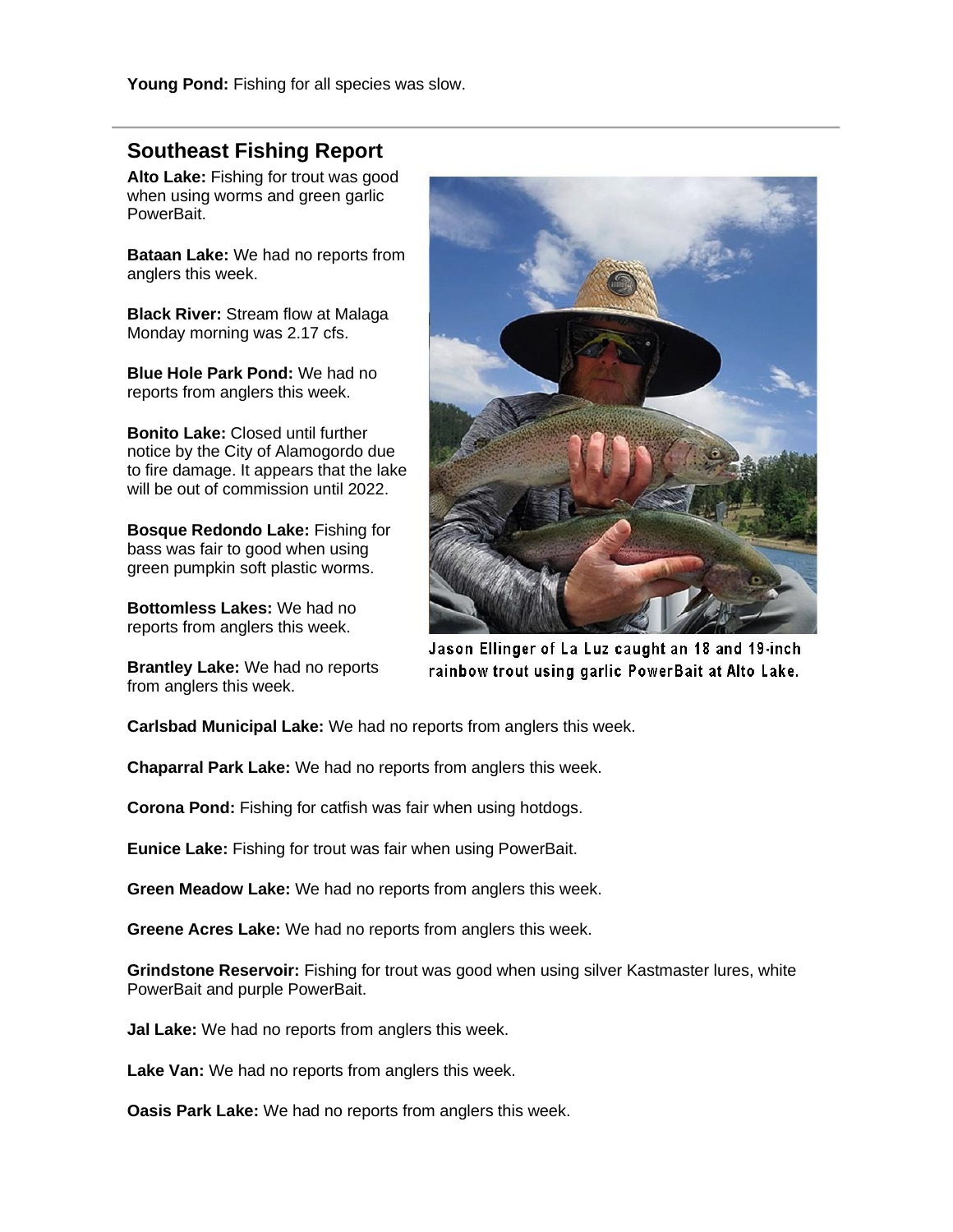**Pecos River:** Stream flow below Sumner Lake Monday morning was 80.5 cfs.

**Perch Lake:** We had no reports from anglers this week.

**Ruidoso River:** Stream flow Monday morning at Hollywood was 3.09 cfs.

**Santa Rosa Lake:** Fishing for largemouth and smallmouth bass was fair when using silver spinners.

**Sumner Lake:** Fishing for walleye was fair when chartreuse Berkley Flicker Shad lures.

# **Tips and Tricks – Dustin and Melissa's Stove Top Frying Pan Walleye and Brussels Sprouts Salad**

Recipe ingredients

- Walleye fillets (as many as desired)
- Sunflower oil (vegetable oil or peanut oil would work too)
- 1/4 stick of salted butter
- Salt
- Pepper
- 2 garlic cloves
- 12 ounces brussels sprouts shredded
- 12 ounces bacon
- $\frac{1}{2}$  yellow onion coarsely chopped
- Juice of ½ lemon



Prepare the ingredients.

Make the brussels sprouts salad first and get it cooking. Cook the walleye fillets after the brussels sprouts salad

has been cooking for about six minutes. This way everything will finish at the same time and can be served hot.

#### Directions - Brussels Sprouts Salad

- 1. In a large skillet, cook bacon on medium to high heat until crispy. Transfer to plate to cool. Pour off most of the bacon fat into heat-safe bowl, leaving a thin layer of fat in the skillet.
- 2. Cook onions until translucent. Season with salt. Add the brussels sprouts and cook, stirring occasionally until browned and tender. Add more bacon fat if the pan seems dry.
- 3. Coarsely chop bacon and then stir it into the brussels sprouts.
- 4. Add salt and pepper to taste. Finish with lemon.



Finished walleye and salad.